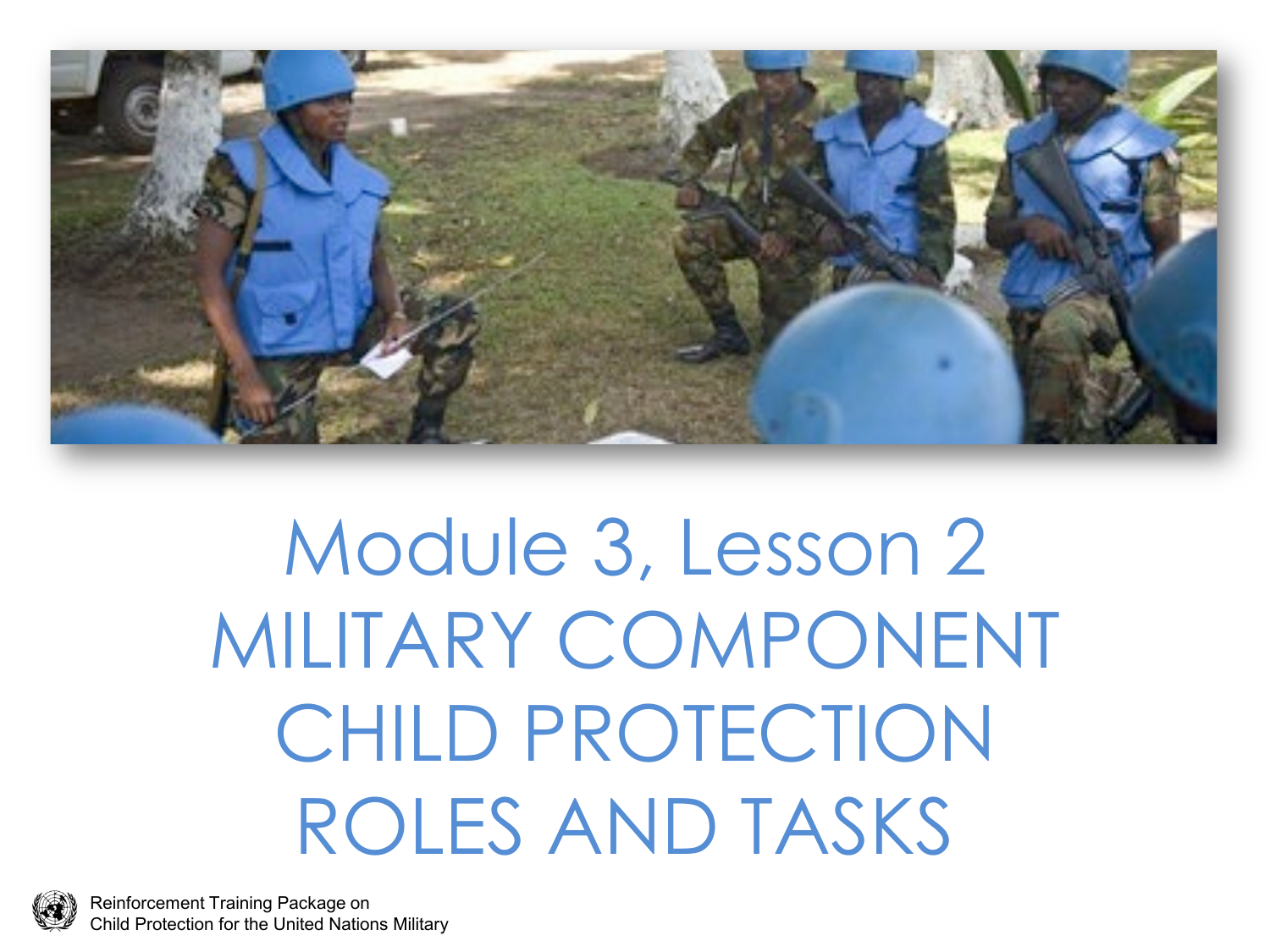# Learning Objectives

- **Describe** the guidance framework on child protection at the operational and tactical levels;
- **Explain** the child protection roles and tasks of military peacekeepers;
- **Explain** why peacekeepers need to develop situational awareness;
- **Apply** the guidelines for monitoring and reporting by military peacekeepers.

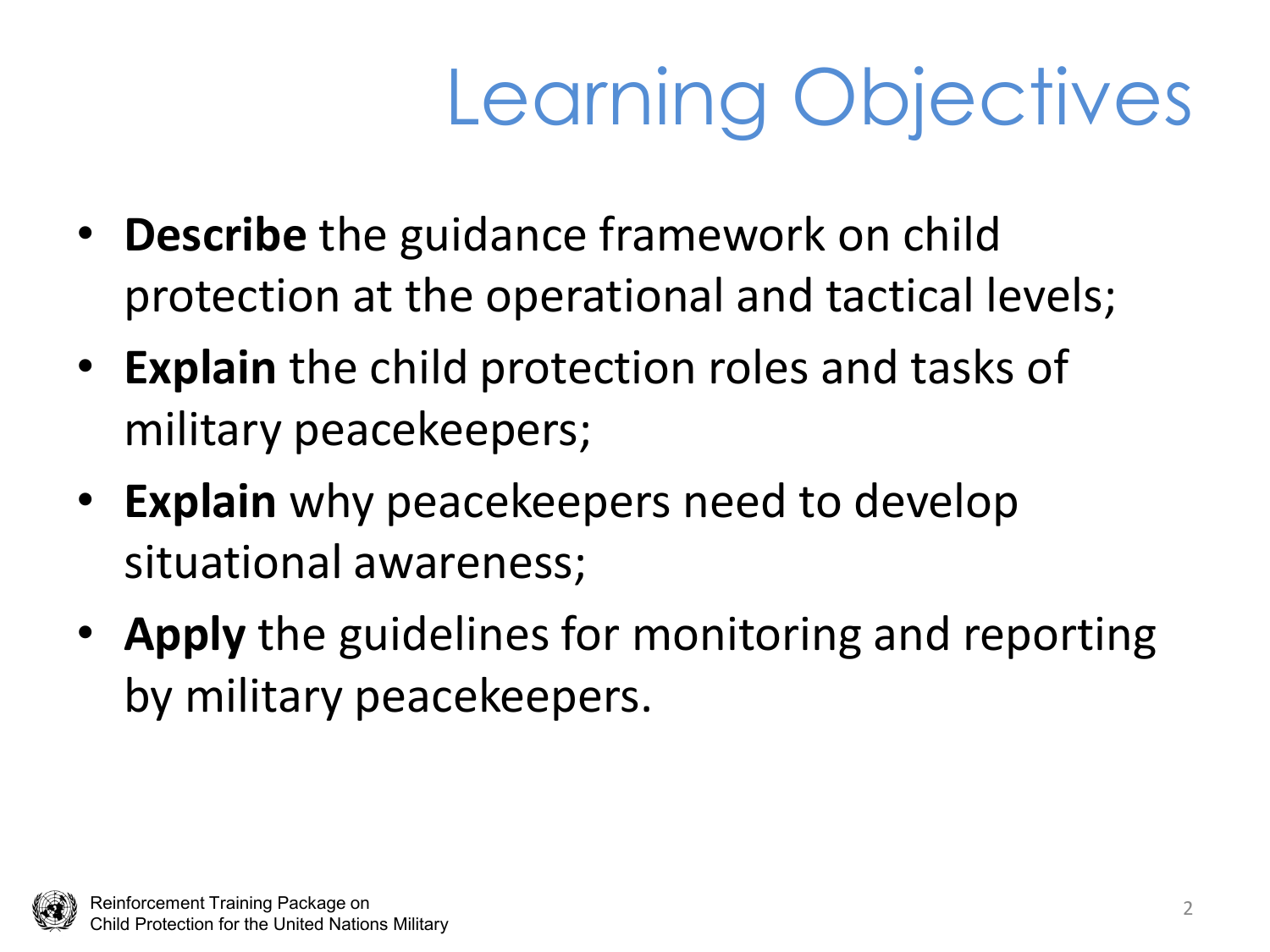## Child Protection Mandate (1)

#### **Security Council resolution 2502 (2019) Democratic Republic of the Congo**

#### **Child protection**

*Requests* MONUSCO to take fully into account **child protection as a crosscutting issue throughout its mandate** and to assist the Government of the DRC in ensuring that the protection of children's rights is taken into account, inter alia, in DDR processes and in SSR as well as during interventions leading to the separation of children from armed groups in order to end and prevent violations and abuses against children, and *acknowledges* the crucial role of United Nations **Child Protection Advisers** deployed as a standalone capacity in MONUSCO in that regard, *requests* MONUSCO to continue to ensure the effectiveness of **the monitoring and reporting mechanisms on children and armed conflict** (para. 31).

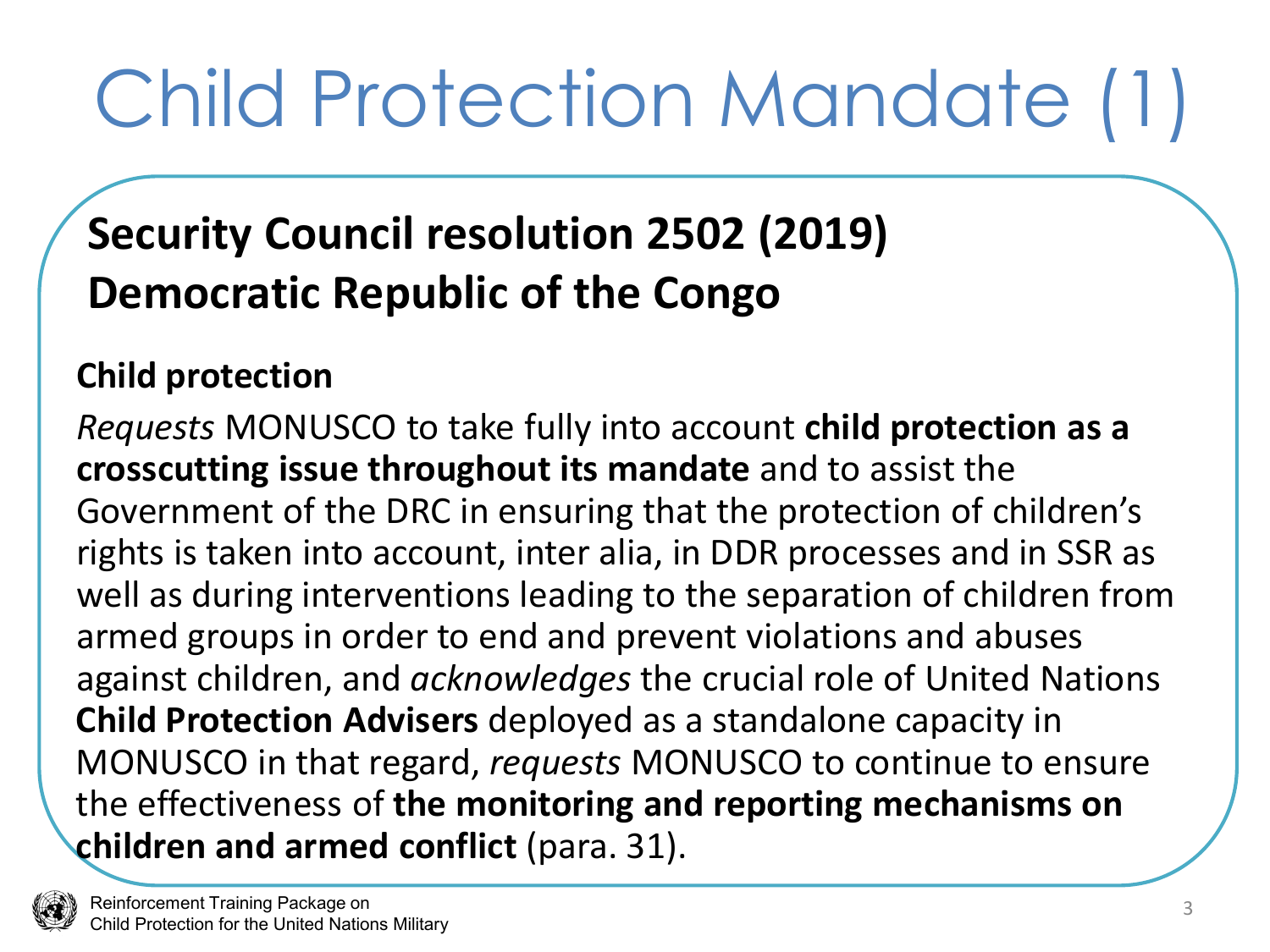## Child Protection Mandate (2)

#### **Security Council resolution 2531 (2020) Mali**

*Strongly condemning* all violations and abuses of international human rights law and violations of international humanitarian law, … as well as killing, maiming, recruitment and use of children, attacks against schools, humanitarian actors and services, and medical personnel and infrastructure…; (preambular paragraph)

To provide specific protection and assistance for women and children affected by armed conflict, including through Protection Advisors, **Child Protection Advisors**, Women Protection Advisors and **civilian and uniformed Gender Advisors and focal points**, as well as consultations with women's organizations, and address the needs of victims and survivors of sexual and gender-based violence in armed conflict; (para. 28(c)(iii))

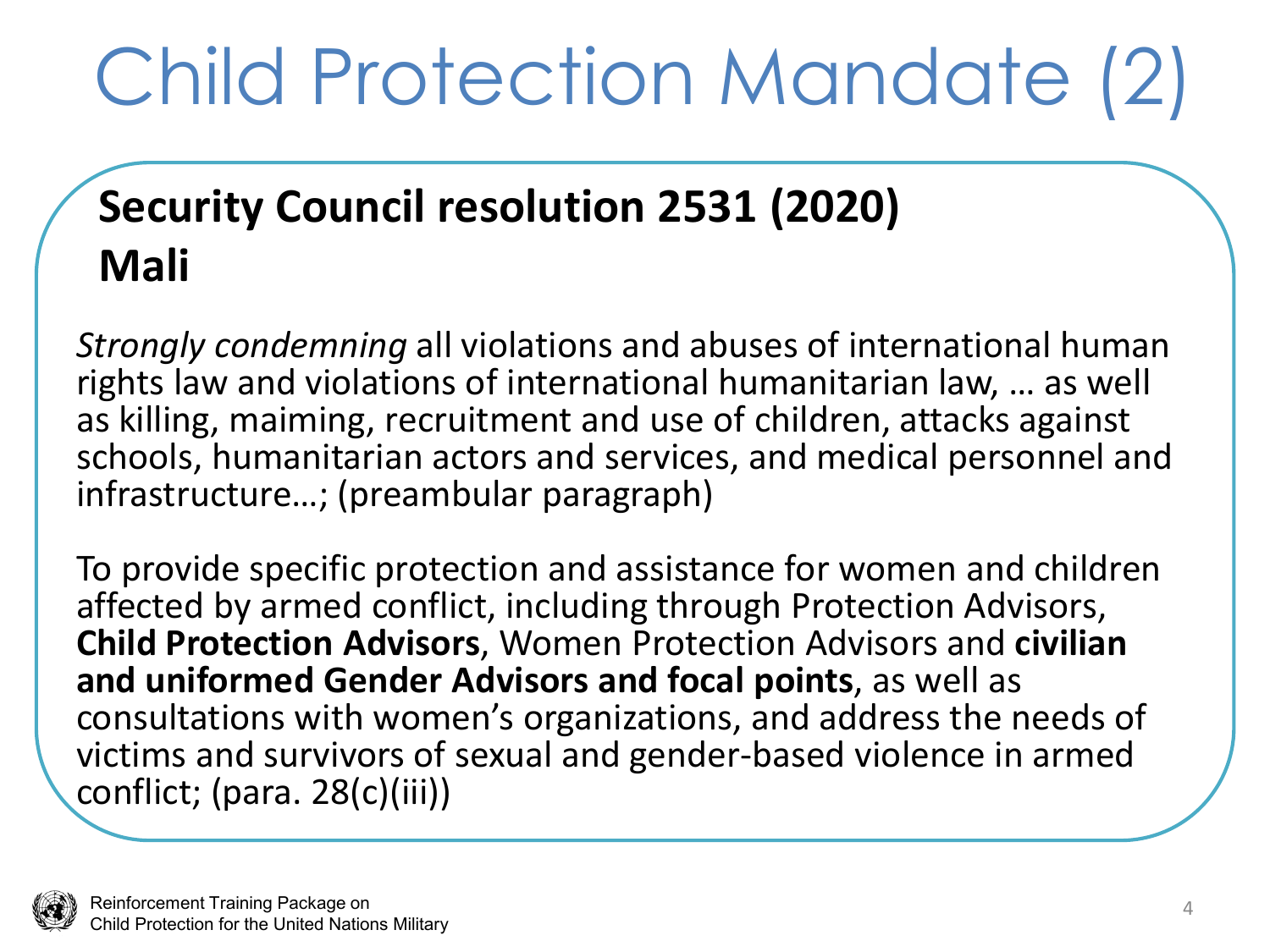## Supporting Mandate Implementation through Action

**Action**: Provide physical protection for children

#### Protect civilians

#### Support DDR

**Action**: Support separation of children from armed forces/groups with the CPA

Reinforcement Training Package on Child Protection for the United Nations Military **Action**: Gather and share information

Monitor and report the six grave violations

Support action plans to release child soldiers

**Action**: Support CPA in accessing various places (e.g., military barracks)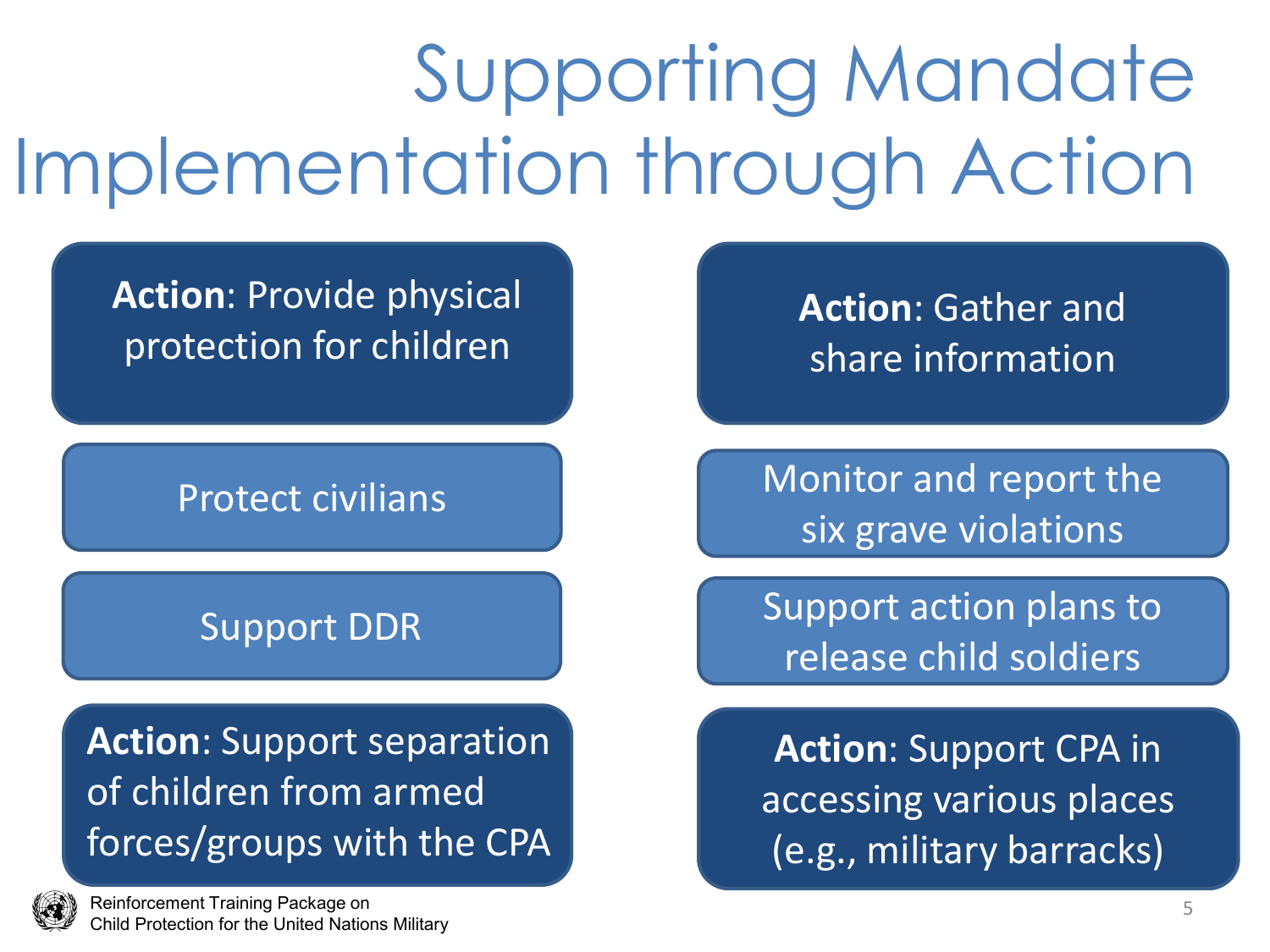### Child Protection Guidance Flow Chart



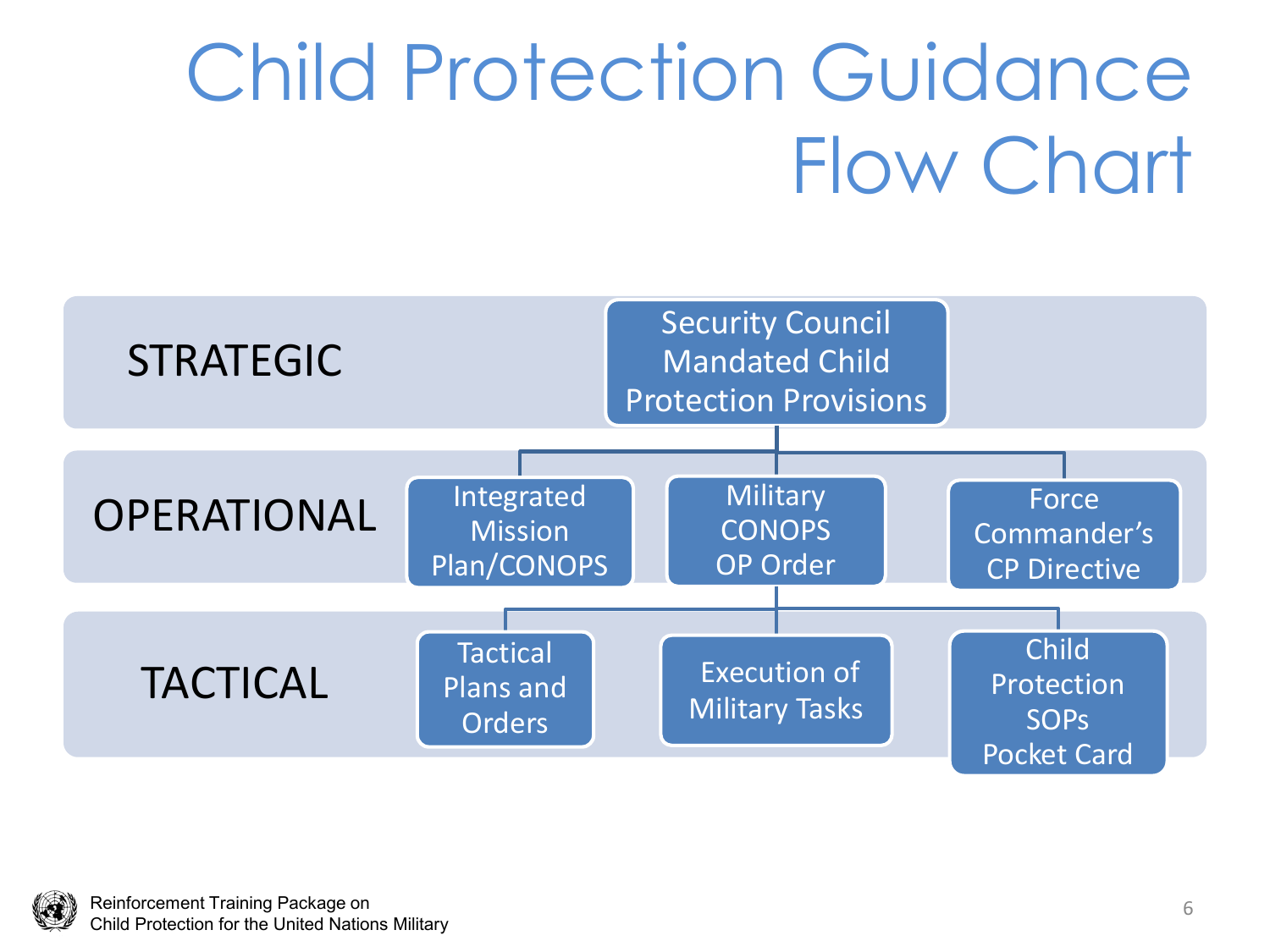### Military Component and Child Protection

- Ensure child protection is mainstreamed into planning and conduct of protection activities
- Ensure that threats to children and children's vulnerabilities are identified and plans are developed with these in mind
- Identify and establish a military child protection network within the military component
- Issue specific child protection directive(s) and guidance for military personnel

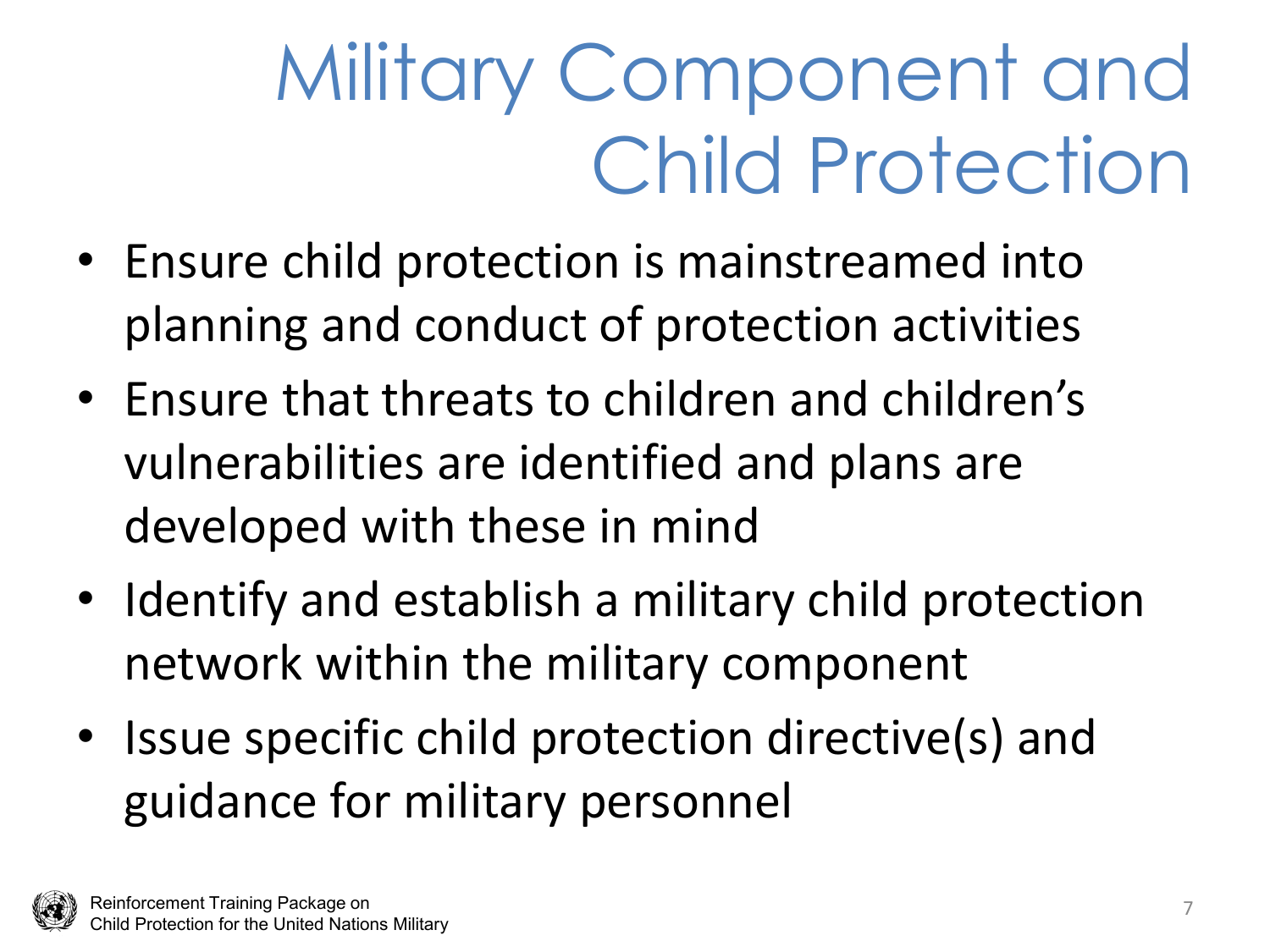#### Military Component Child Protection Focal Point System

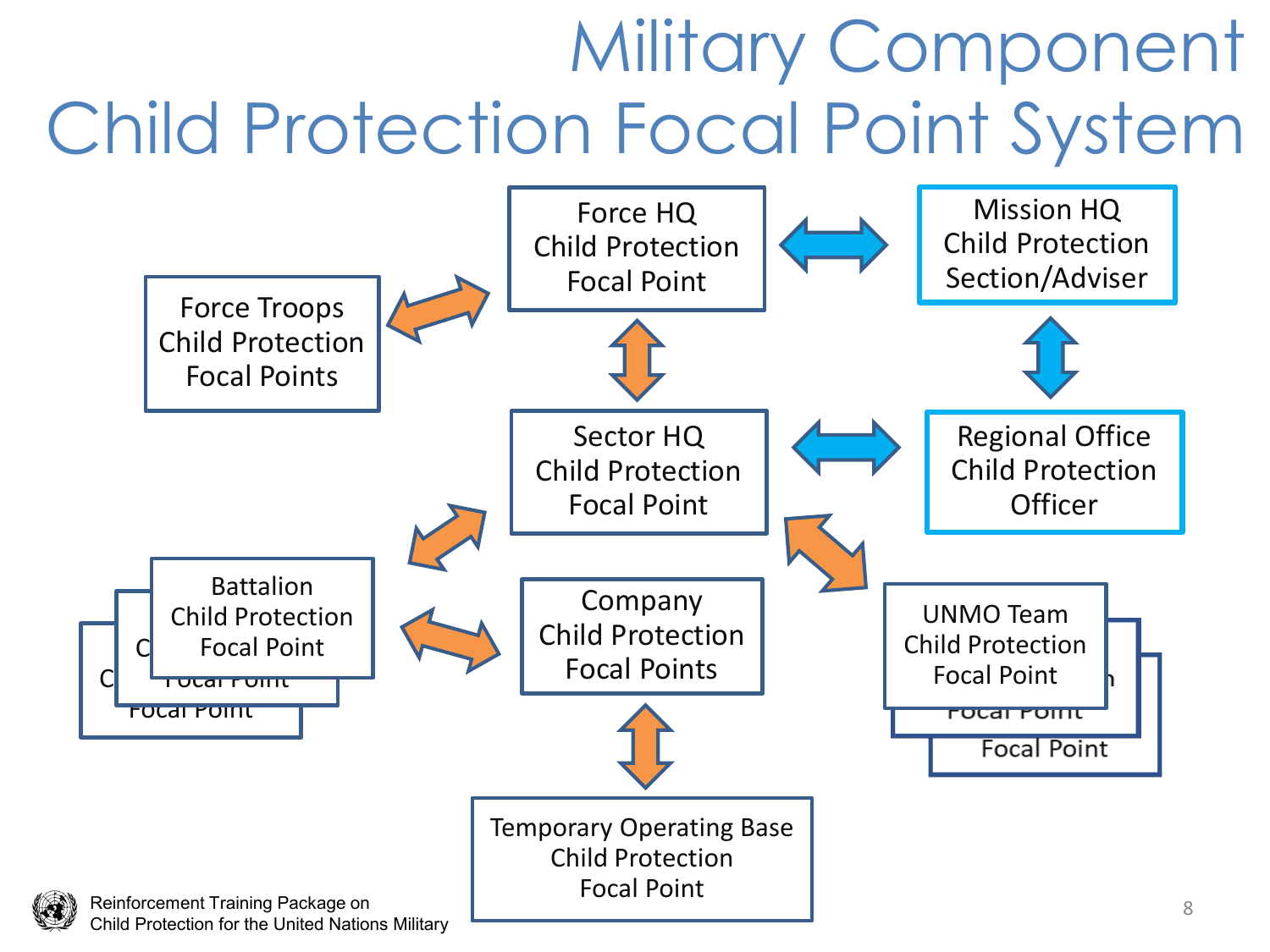## Force HQ Child Protection Focal Point − Key Tasks

- Coordinate with mission Child Protection Section
- Child protection advice and mainstreaming
	- Commander
	- All staff functions
- Operational guidance to sector and units
- Establish/strengthen Alert System
- Train sector and unit focal points on Child Protection Directives/SOPs
	- Handover of children associated with armed groups
	- Interactions with children
	- Sexual exploitation/abuse, child labour

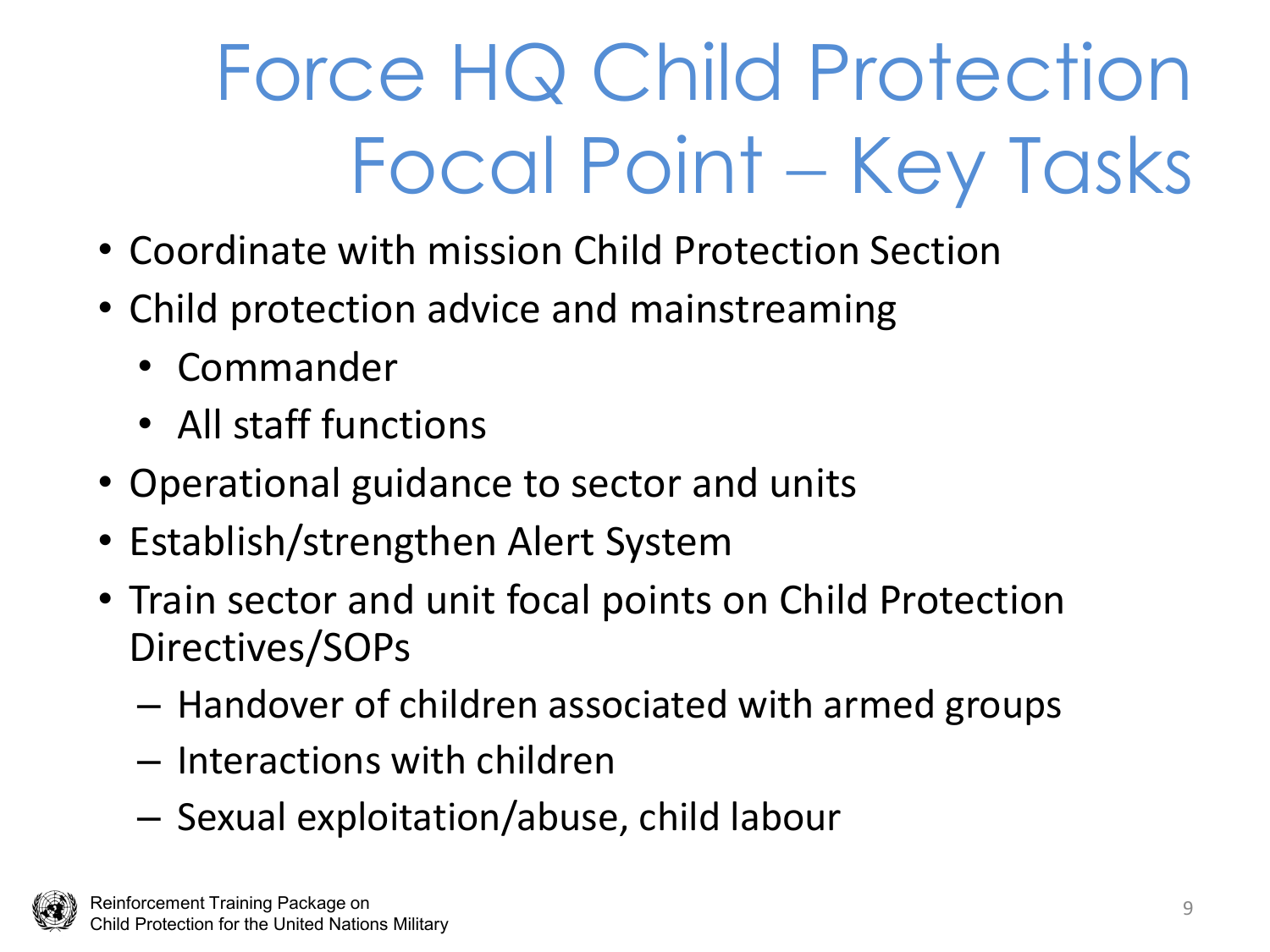#### Activities that may involve Child Protection action

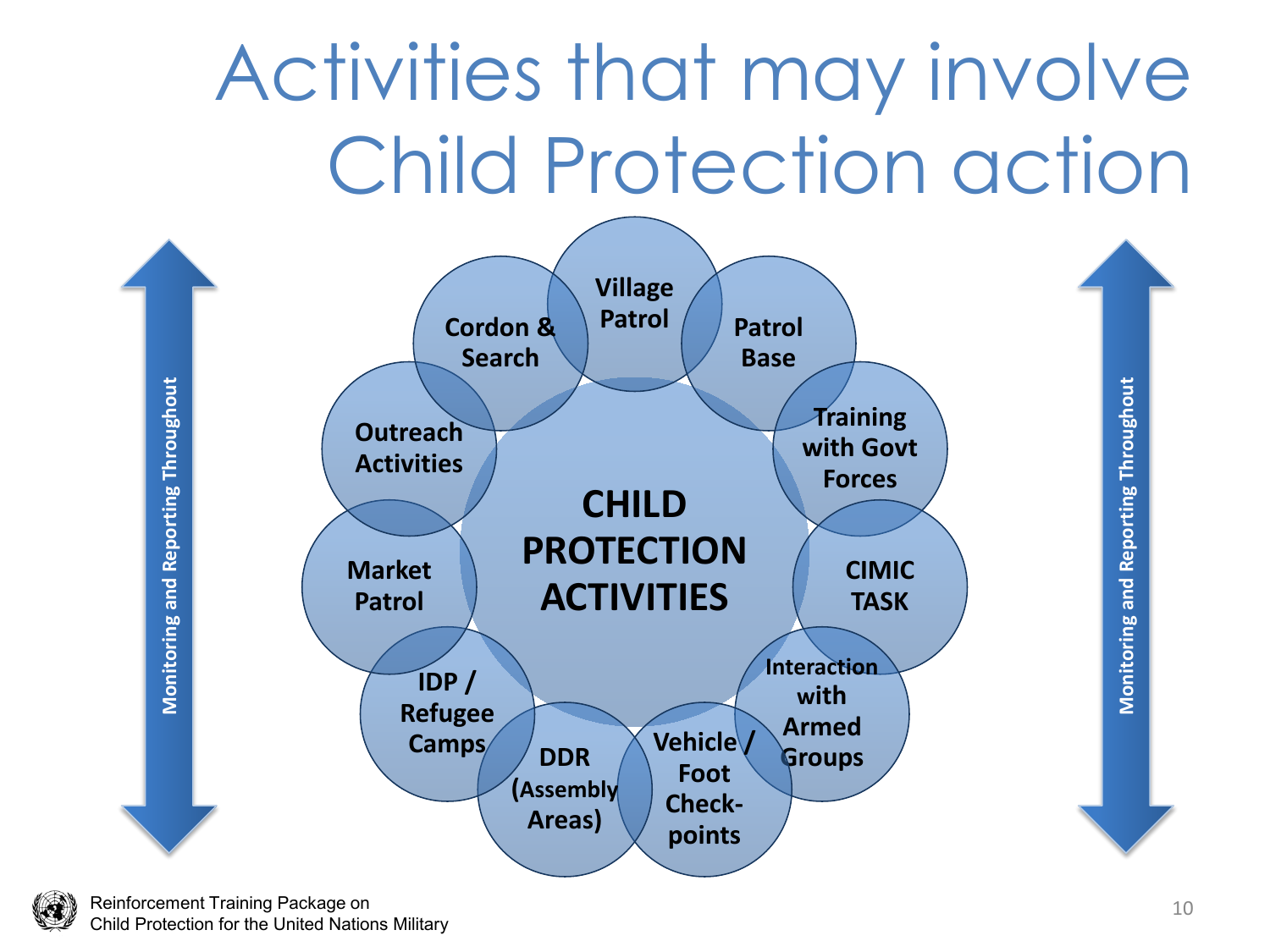#### Military Child Protection "Lens"

| <b>VILLAGE PATROL</b>                          | Are children in<br>school? Are<br>schools open? | Are children<br>playing? Working<br>in fields?           | Is a CA<br>network<br>established in<br>village? |
|------------------------------------------------|-------------------------------------------------|----------------------------------------------------------|--------------------------------------------------|
| <b>PATROL BASE</b>                             | Where are the<br>children in<br>your AOR?       | Are they close to<br>your TOB. Why?                      | What are the<br>threats to<br>children?          |
| <b>INTERACTING WITH</b><br><b>ARMED GROUPS</b> | Do you see<br>any children?                     | Report to the<br>CPA; Note/give<br>details               | Security of the<br>CPA? How to<br>engage?        |
| <b>PROTECTION OF IDP</b><br><b>CAMP</b>        | Do children<br>leave the<br>camp? Work?         | Security of<br>camp? Does<br>armed group<br>have access? | Vulnerabilities<br>within/outside<br>of camp?    |
| <b>ROBUST PATROLLING</b><br><b>/OPERATIONS</b> | Does armed<br>group use                         | How to minimize<br>risk to children?                     | How to treat<br>injured or                       |
| Reinforcement Training Package on              | children? In<br>what role $(s)$ ?               |                                                          | captured child<br>soldiers?                      |

Child Protection for the United Nations Military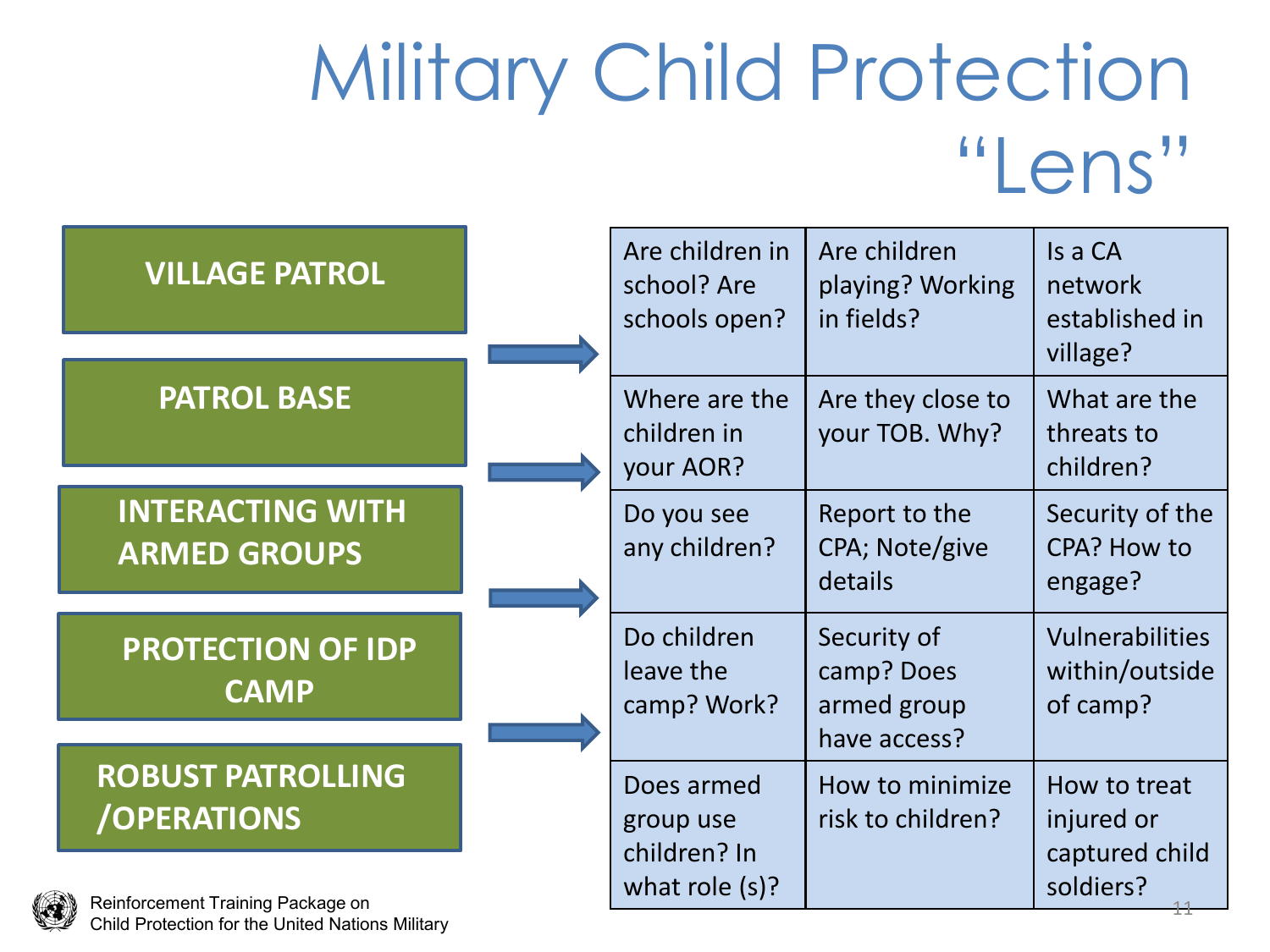#### Protection Tools/Resources



- Joint Protection Teams
- Must/Should/ Could Matrix
- Community Liaison Assistants
- Community Alert **Networks**

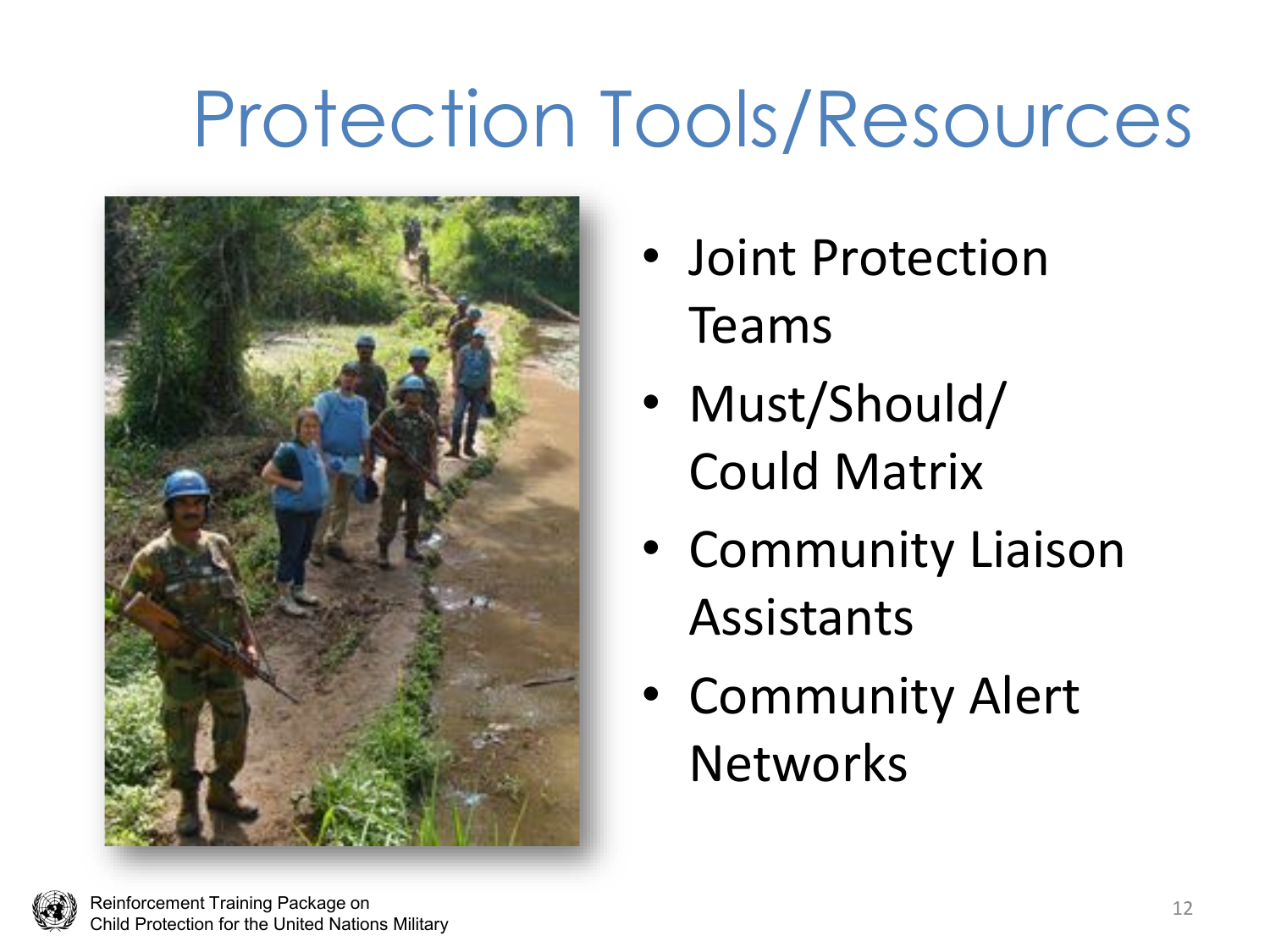Situational Awareness − Understanding the Operational Environment

- 1. What are the threats to children in my area of responsibility? (who, what, why, when, where)
- 2. What are the Government and the community doing about it?
- 3. What are other parts of the mission, UN agencies, other international organizations and NGOs doing about it and how can we work together?

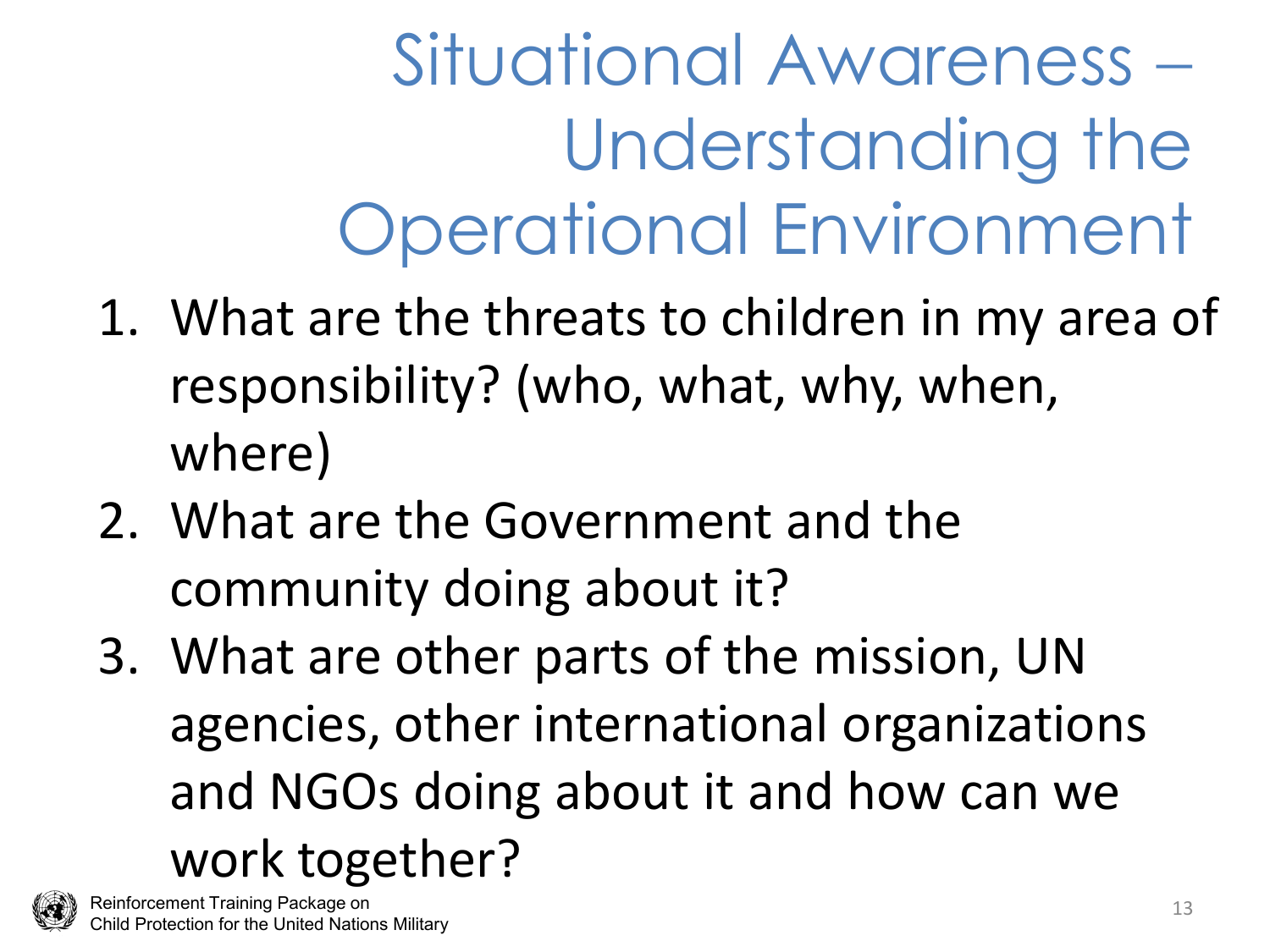### Case Study: Situational Awareness

On a patrol in your Company Operations Base area of responsibility, you pass through a village that hasn't been visited by the United Nations in a while. Everything seems calm and the villagers are going about their daily business. You stop in the marketplace to chat with some villagers and get a grasp of the situation. A village elder complains about recent visits by an armed group that has been active in the area for a couple of months. You know that such visits are common, villagers are usually harassed, and goods are taken from them. According to the villager, the armed group asked to see the local teacher. On their second meeting with the teacher, which ended in an argument, they shot him for unknown reasons. As you carry on with your patrol, you mention the incident to your driver, who half-jokingly remarks:

"I wonder who the teacher was teaching, because there are not any children to be seen in the entire village".

#### **To whom will you report your observations, and what is your analysis of the situation?**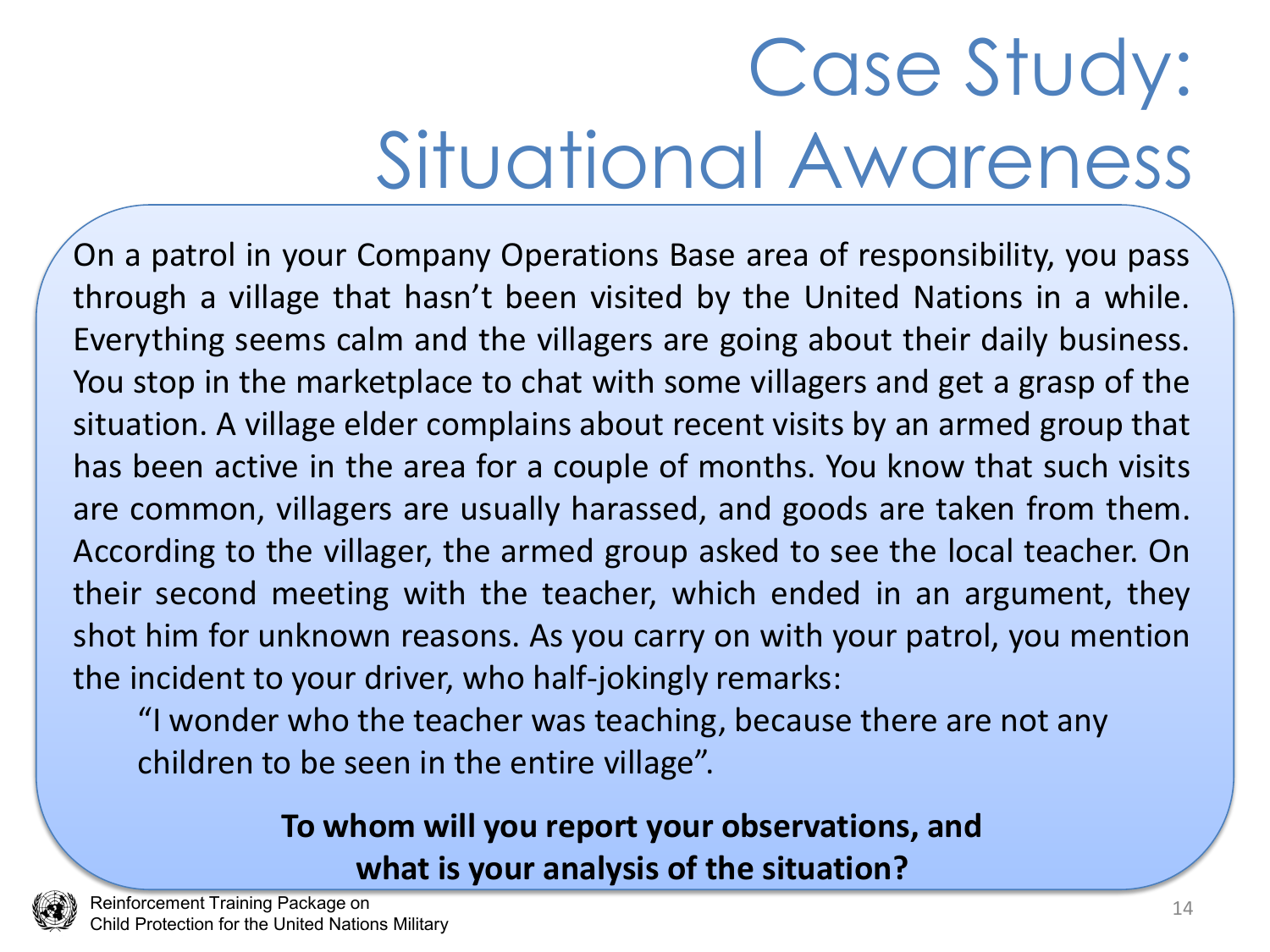## Security Council resolution 1998 (2011)

#### **Security Council resolution 1998 (2011)**

#### *The Security Council,*

*…*requests the Secretary-General to also include in the annexes to his reports on children and armed conflict those parties to armed conflict that engage …in recurrent attacks on schools and/or hospitals; in recurrent attacks or threats of attacks against **protected persons in relation to schools and/or hospitals** in situations of armed conflict... (para. 3).

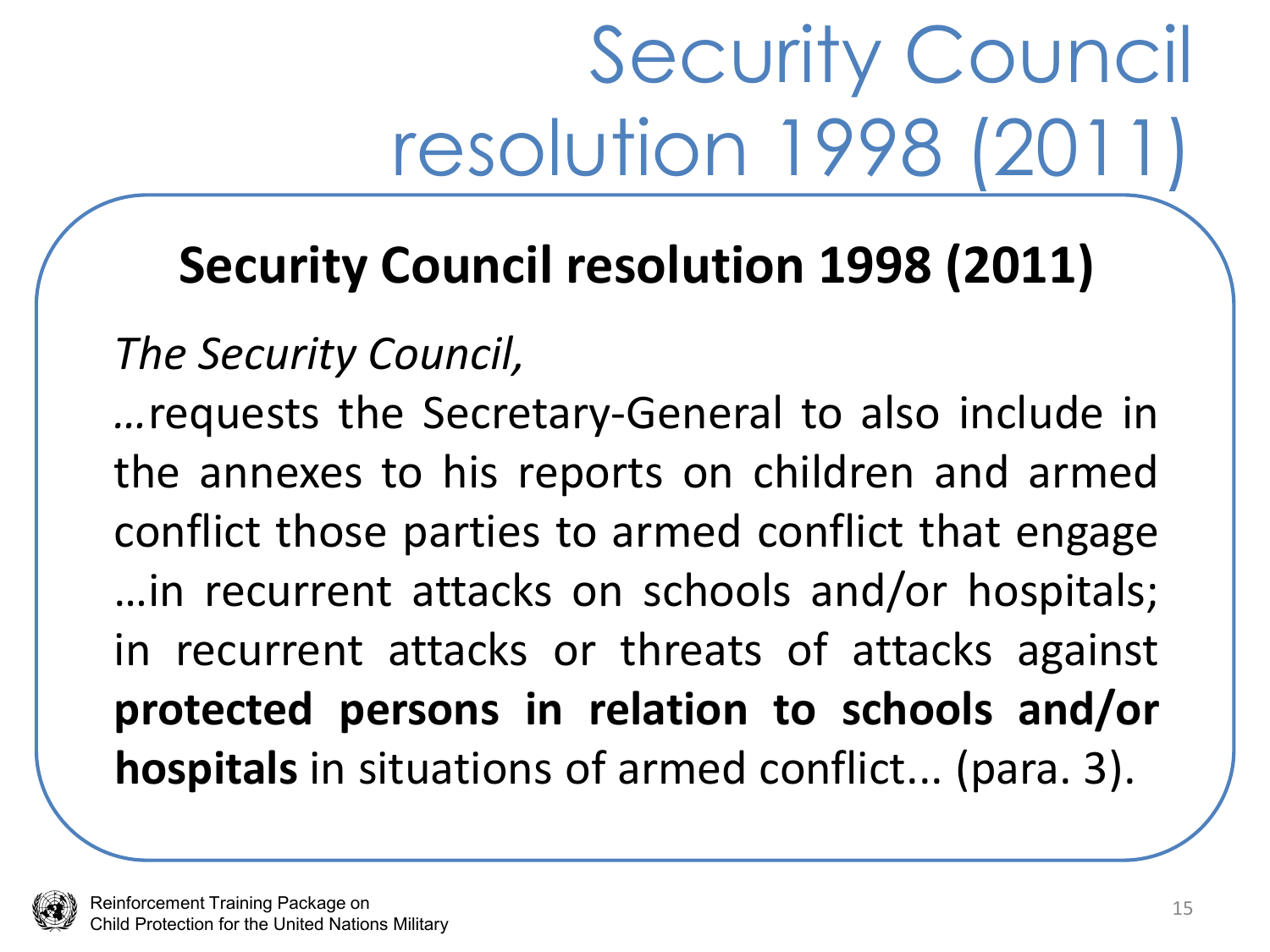#### SG's Report − Children and Armed Conflict

#### **Central African Republic**

A total of 14 attacks against schools (4) and hospitals (10) were attributed to ex-Séléka factions (6), including FPRC (4), MPC (1) and unidentified ex-Séléka (1); antibalaka (5); unidentified armed elements, FDPC and internal security forces (1 each). Six incidents of the military use of schools were attributed to UPC (4), 3R and anti-balaka (1 each). Two schools continued to be used by UPC in Haut-Mbomou and Basse-Kotto Prefectures. (A/74/845-S/2020/525, para. 36)

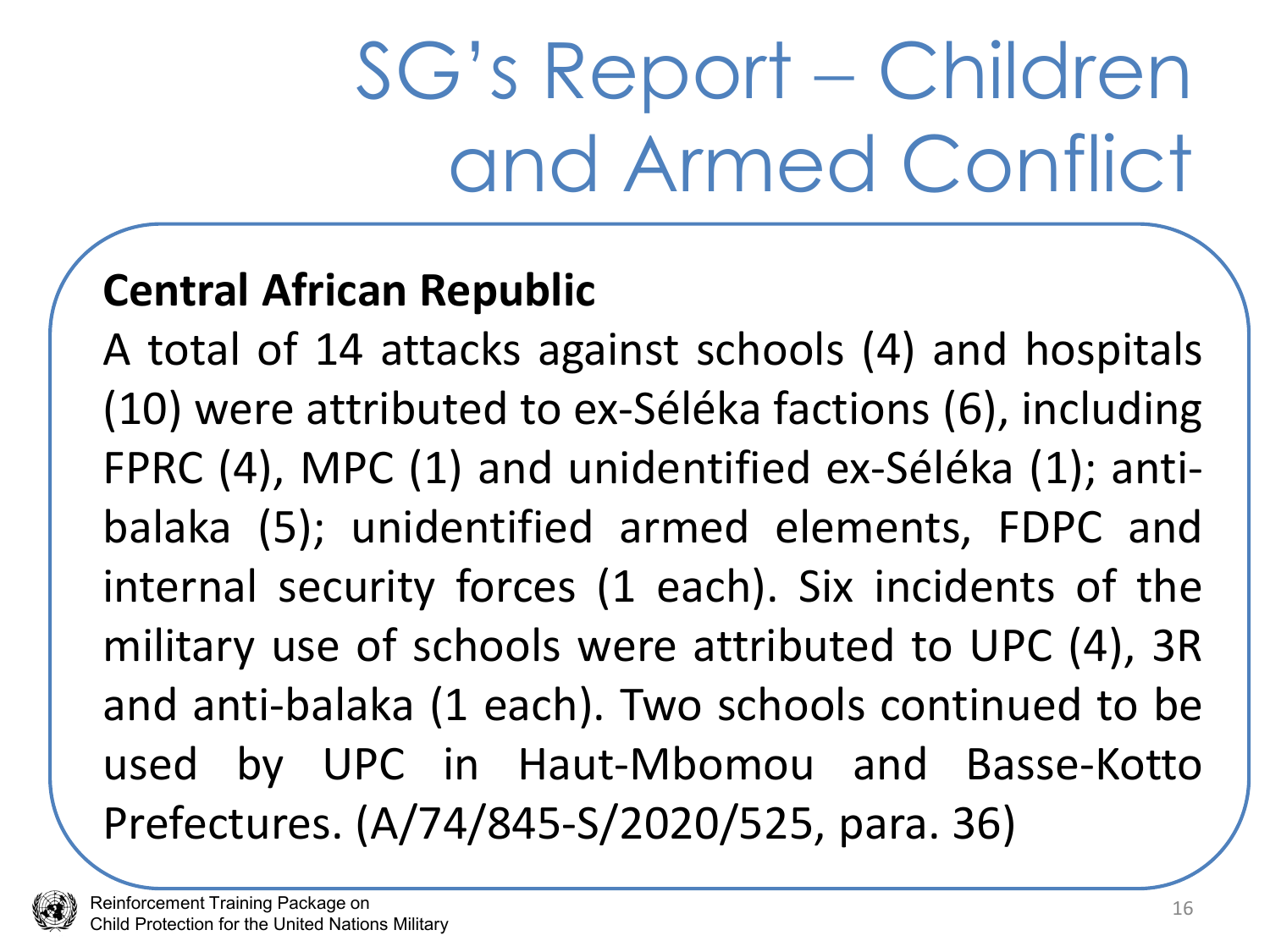### Information Collection Plan

- $\Rightarrow$  Include specific questions relating to child protection
- This will help to:
- Identify early-warning indicators (e.g., are there boys/girls in the streets? Are boys/girls going to school?)
- Determine whether the situation is changing
- Report violations through the monitoring and reporting mechanism

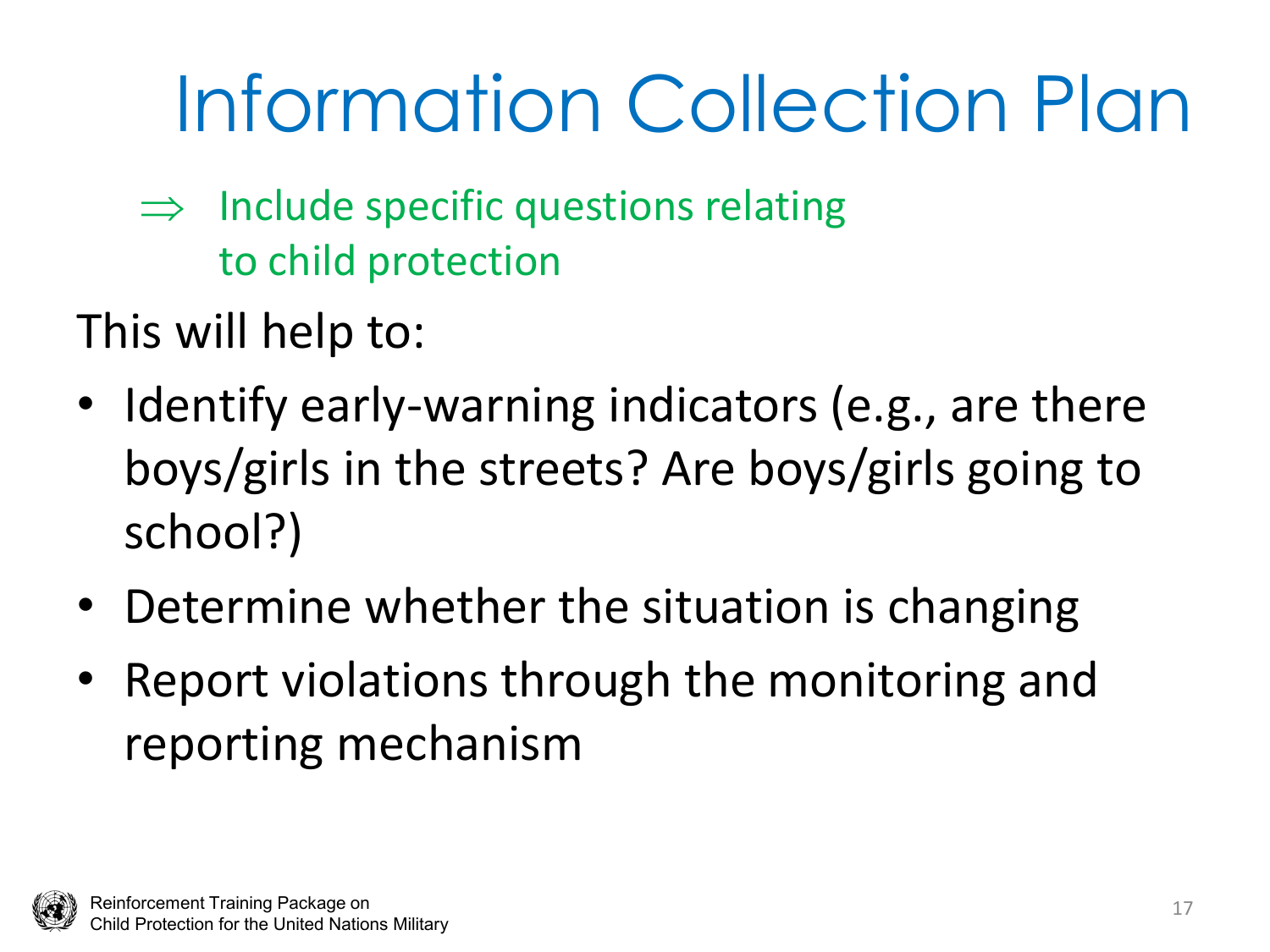#### Monitoring and Reporting Mandate If any of the six grave violations against children has taken place, report the following:

- **Who** (alleged perpetrator/s)
- **Where**
- **What**
- **When**
- **Information about the child(ren)**
	- Age
	- Sex (how many boys/girls)
	- Nationality/other relevant information

NOTE: Even if you do not know all the relevant information, DO NOT interrogate children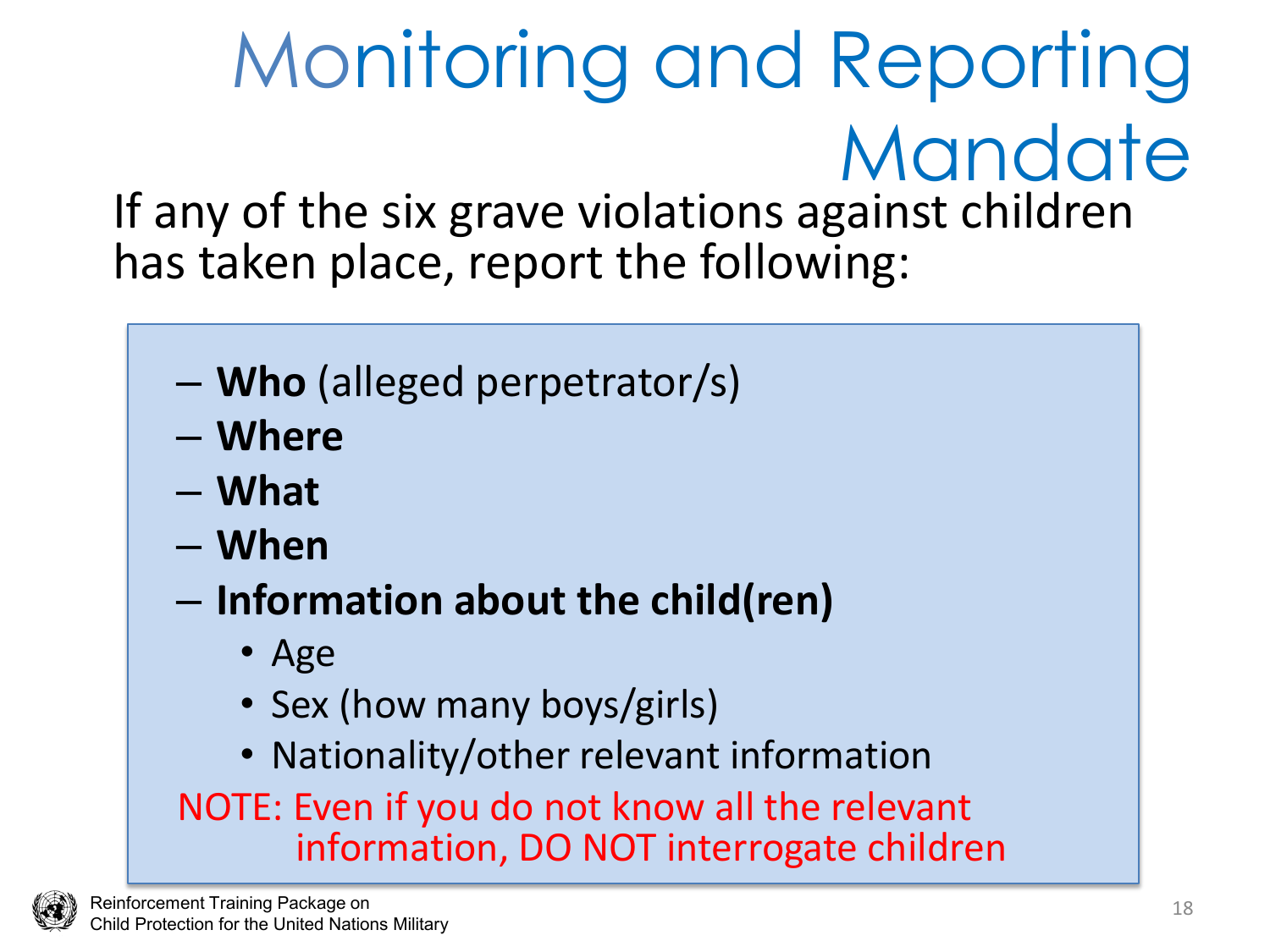### Conducting Child Protection Activities

|                                                                                                                                              | Don't                                                            |
|----------------------------------------------------------------------------------------------------------------------------------------------|------------------------------------------------------------------|
| Consider the child's best interests                                                                                                          | Put the child(ren) in danger                                     |
| Know and coordinate with the child<br>protection actors in your area of<br>responsibility                                                    | Neglect to share information<br>with the child protection actors |
| Analyse protection threats<br>and risks for children                                                                                         | Forget about child-specific<br>threats/risks                     |
| Discretely take note of details, and<br>keep information confidential<br>(location, armed group/unit, number<br>of children, sex, violation) | Interview, interrogate or take<br>photographs of the child(ren)  |
| Be aware of your impact (as a<br>uniformed person) on the child(ren)                                                                         | Casually spend time with children                                |

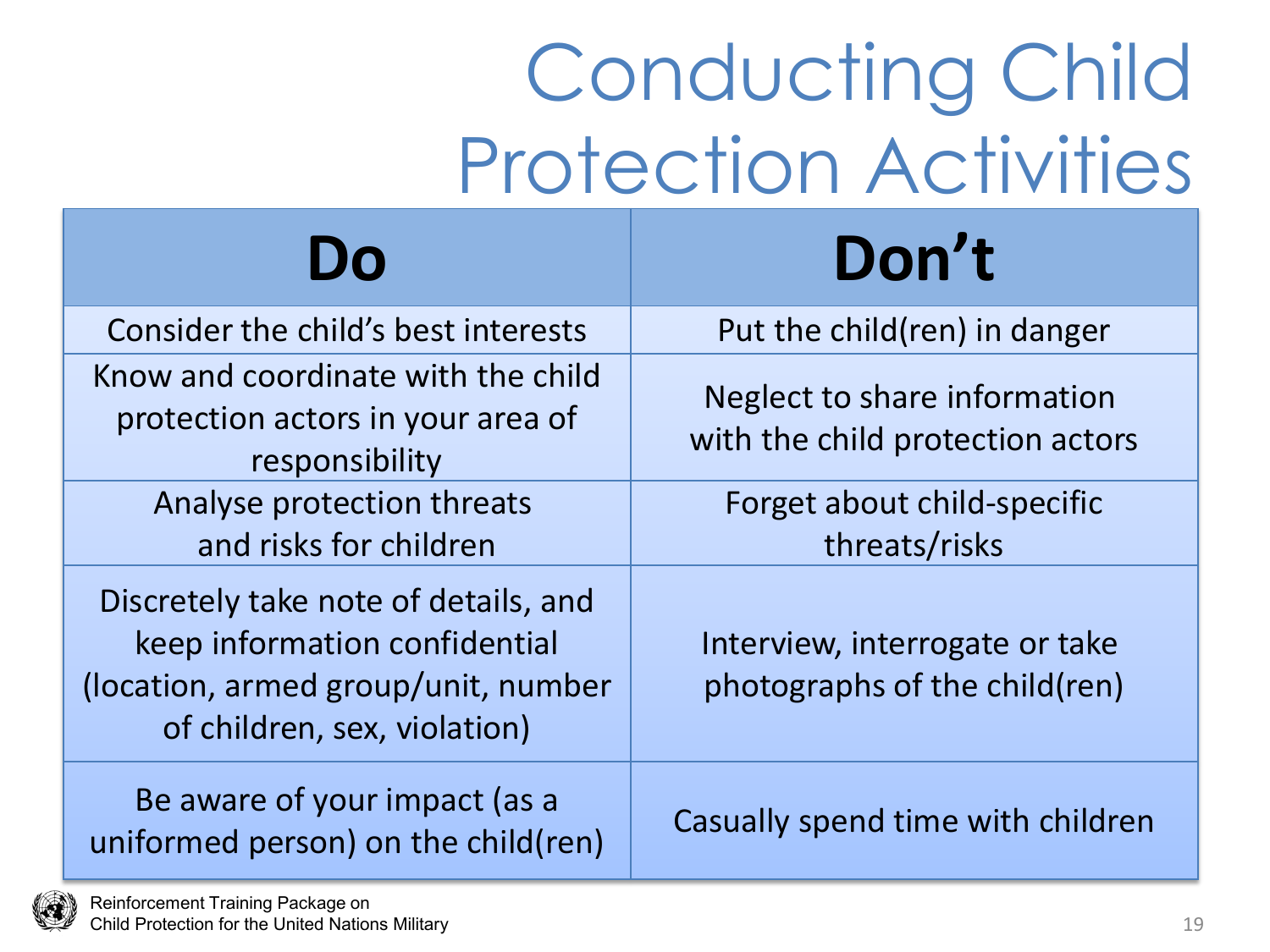## Takeaways (1/2)

- Know your roles and how you can contribute to child protection:
	- Direct role: prevent violations and mitigate threats;
	- Support role: gather information, support the Child Protection Section, provide security to Child Protection Advisers.
- Military components have directives/SOPs on child protection – **apply them.**
- Create orders and SOPs to address information requirements, handover of children, etc.

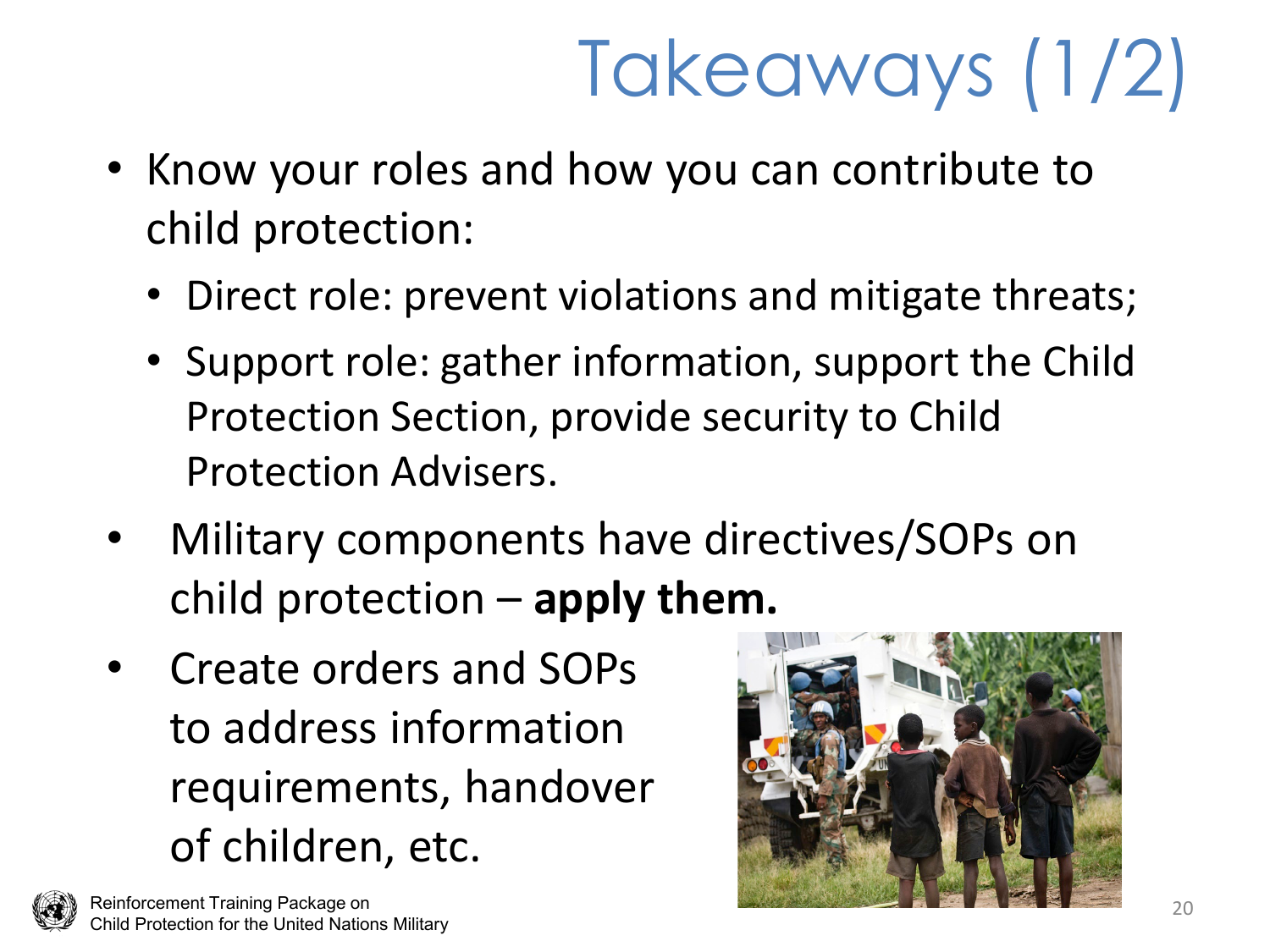# Takeaways (2/2)

- Child protection is an integral part of practically every patrol activity.
- Protection involves a combination of actions to reduce vulnerability and risk.
- Assess the child-specific indicators in your operational environment.
- In all your actions and orders, **consider the best interest of the child.**



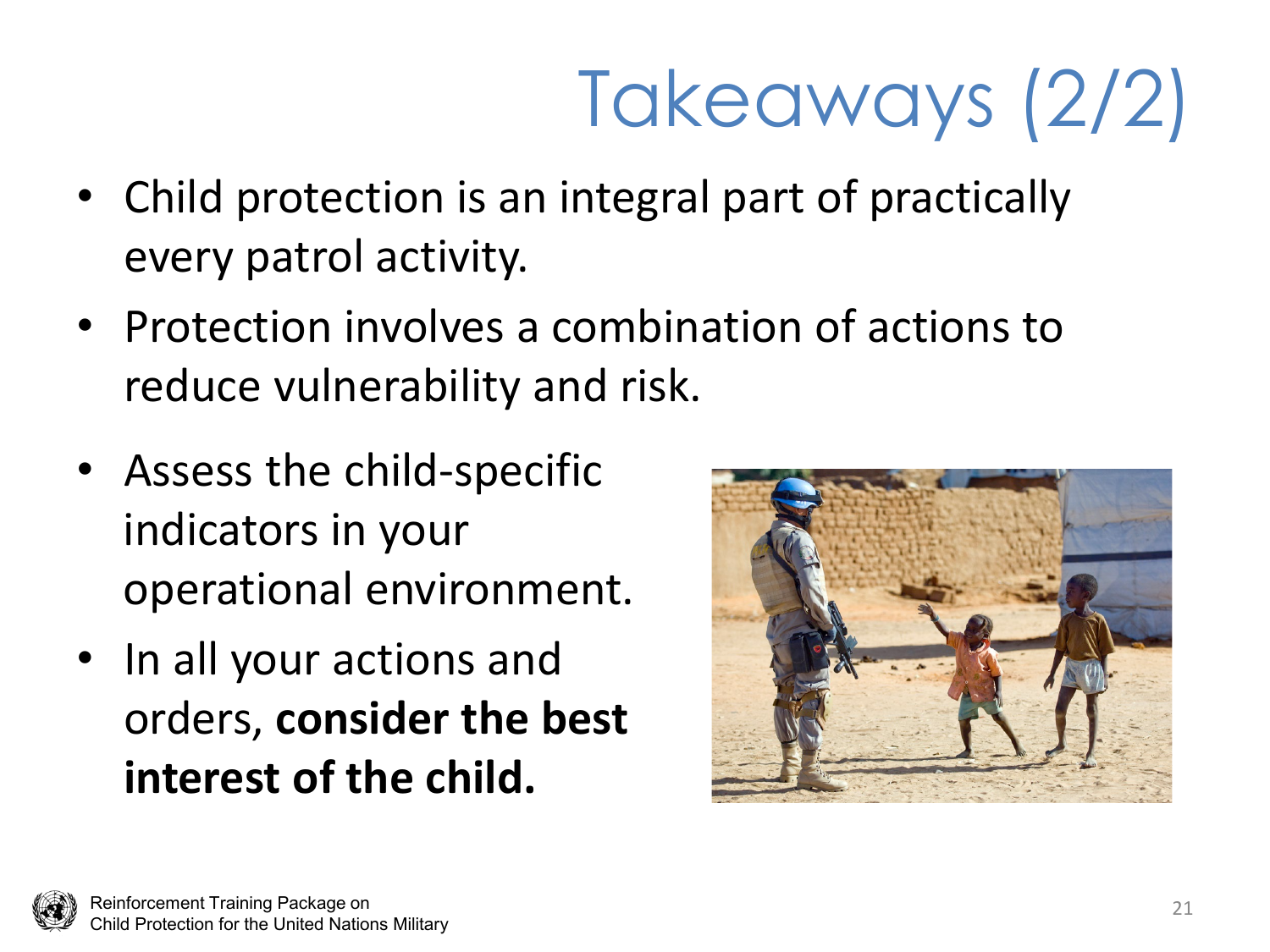# References (1/2)

- United Nations, DPKO/DFS/DPA, Policy on Child Protection in United Nations Peace Operations, 2017
- United Nations, Infantry Battalion Manual (UNIBAM) Second Edition, January 2020
- United Nations, DPO, Handbook − The Protection of Civilians in United Nations Peacekeeping, 2020
- United Nations, DPKO/DFS, Protection of Civilians: Implementing Guidelines for Military Components of United Nations Peacekeeping Missions, February 2015
- Report of the Secretary-General on children and armed conflict (A/74/845–S/2020/525), June 2020

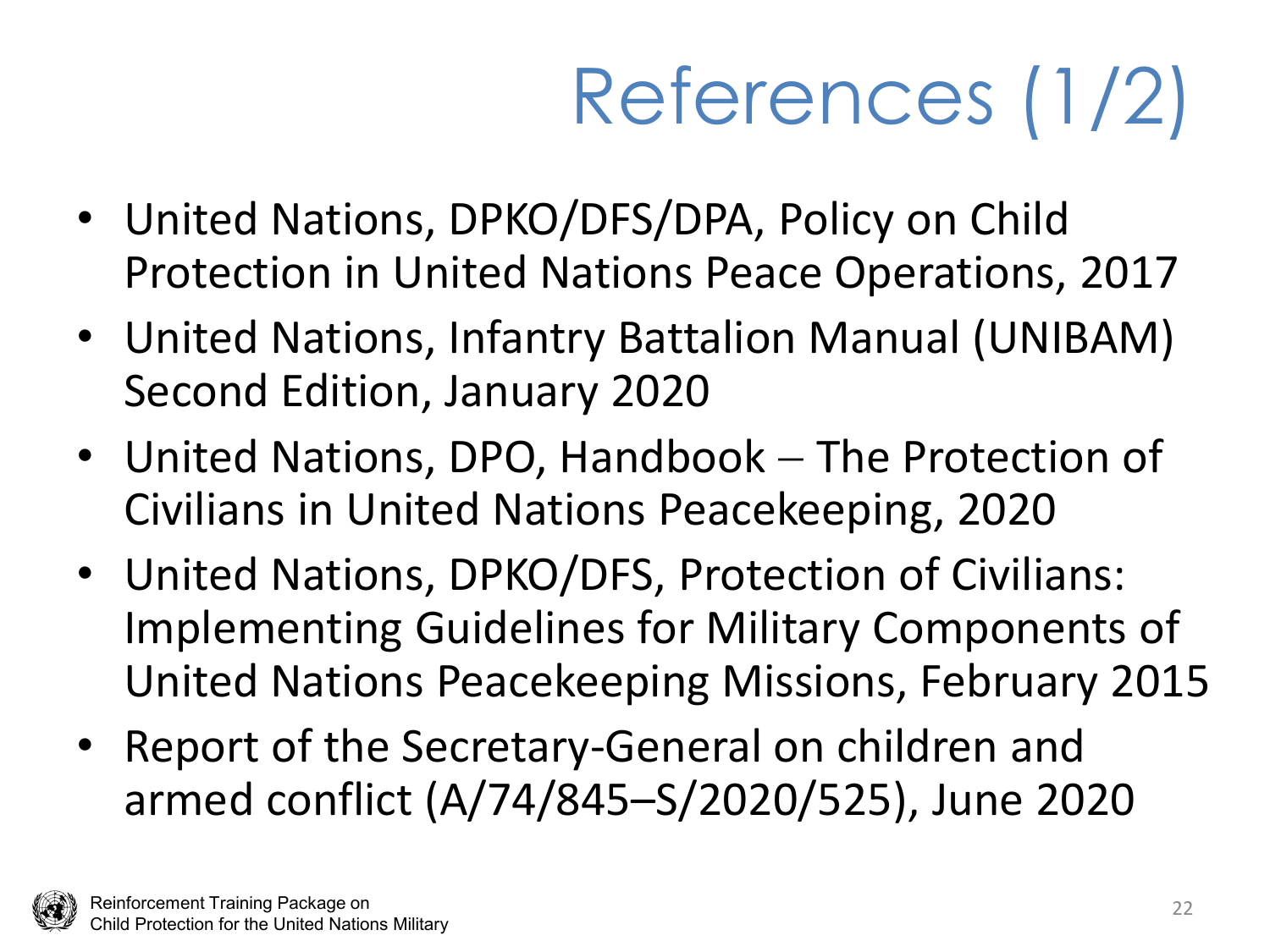# References (2/2)

- United Nations, DPO, Integrated Training Service, Child Protection in Peacekeeping Training Modules, Core Predeployment Training Materials, September 2017
- Child Solider Initiative, Child Soldiers: A Handbook for Security Sector Actors, 2017 (Third Edition)
- United Nations, UNDDR, Operational Guide to the Integrated Disarmament, Demobilization and Reintegration Standards (IDDRS), 2014 (see chaps. 5.20, "Youth and DDR", and 5.30, "Children and DDR")
- OSRSG-Children and Armed Conflict website ([http://childrenandarmedconflict.un.org/\)](http://childrenandarmedconflict.un.org/)